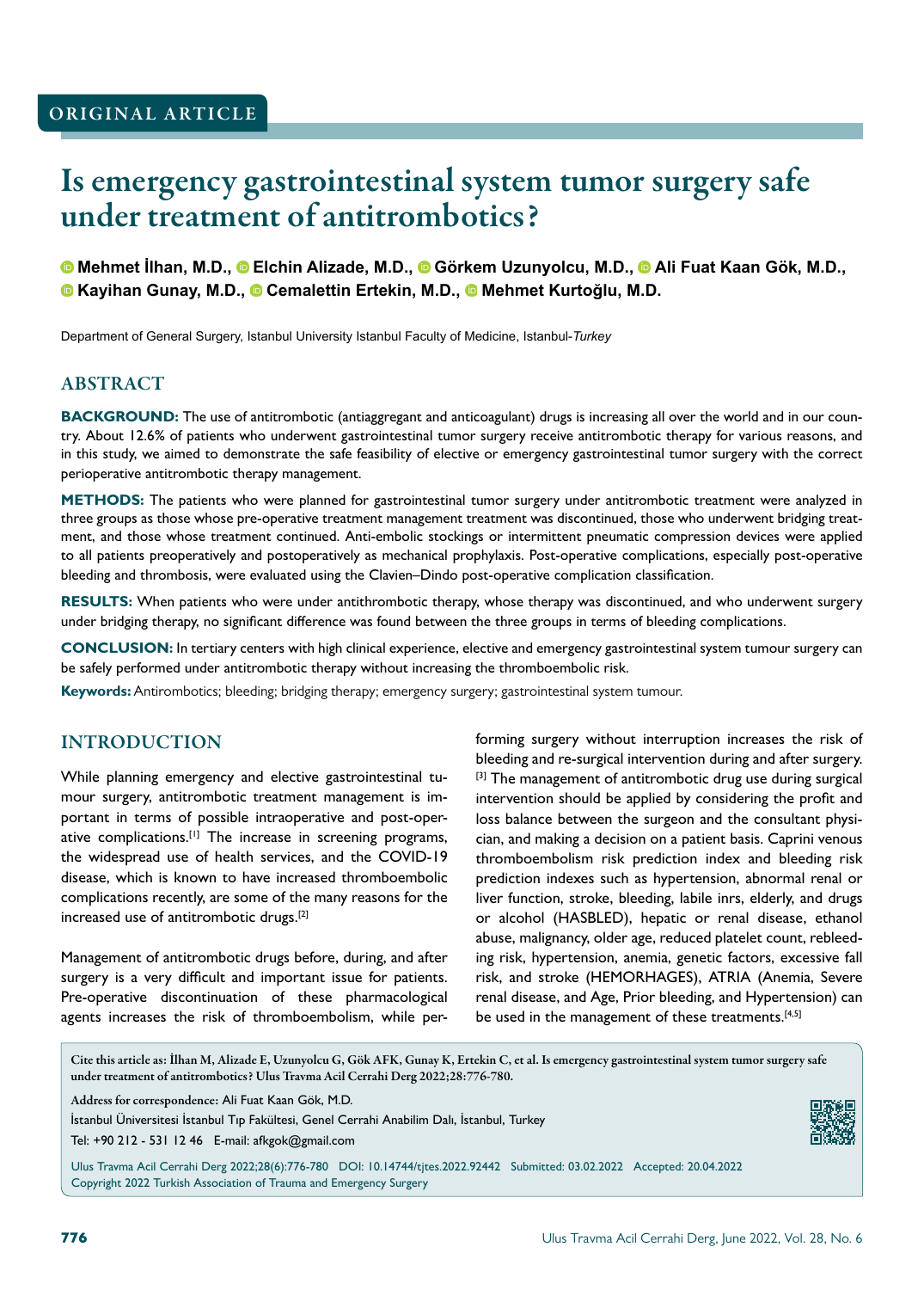Antitrombotic treatment of patients, who are in the first three months of the diagnosis of deep venous thrombosis (DVT), who have metal heart valv, and who are in the 1<sup>st</sup> year of coronary stent or by-pass surgery should be converted to bridging therapy. Perioperative antitrombotic treatment should be managed, using thromoembolism and bleeding risk prediction indexes. If there is no high risk of thromboembolism (according to Caprini and CHAD-VAS-C), Before an elective gastrointestinal surgery, discontinuation of antitrombotic drugs should be 7 days for acetylsalicylic acid (ASA), 5 days for Clopidogrel, 5 days for Coumadin (International normalized ratio [INR]  $\le$ 1.5), and 1-2 days for new oral anticoagulant (NOAC).<sup>[1]</sup>

The aim of this study is to investigate complications such as bleeding and thrombosis in patients who underwent gastrointestinal tumor surgery under antitrombotic therapy and to determine the safety of surgery under antitrombotic therapy.

#### MATERIALS AND METHODS

Patients aged 18 years and older who underwent planned and emergency gastrointestinal system tumor surgery between January 2016 and December 2020 at İstanbul University, İstanbul Faculty of Medicine, General Surgery Clinic were retrospectively analyzed. Patients who did not receive any antitrombotic treatment, patients who underwent palliative endoscopic or surgical interventions, and patients who were not operated due to advanced stage or comorbidities were excluded from the study. Tumor surgery was performed in all cases according to oncological principles. Using the hospital data system and patient files, treatment modalities, demographic data, tumour stage, performed surgeries, urgency of the surgery, drugs used, blood products replaced during and after surgery, post-operative complications, and hospital the length of stay were evaluated.

#### Perioperative Management in Patients Receiving Antitrombotic Therapy in Our Hospital

Antiembolic stockings and/or low molecular weight heparin (LMWH) are applied to all patients for DVT prophylaxis. In the post-operative period when LMWH cannot be applied, intermittent pneumatic compression (IPC) is applied. Discontinuation of antitrombotic drugs is standardized with thromboembolism and bleeding risk prediction indexes as mentioned in introduction. Bridging therapy (treatment dose of LMWH) is performed in elective cases, and the timing, dose, and type of LMWH are determined by the surgeon and the consultant cardiologist or neurologist using the risk calculation systems Caprini, HASBLED, HEMORRHAGE, and CHAD-VAS-C. Pre-operative INR and activated partial thromboplastin time values of all patients are checked. Appropriate treatment is carried out in patients with prolonged INR. Pre-operative blood transfusion decision is made in consultation with the anesthesiologist. When enteral nutrition is started after the surgery, oral anticoagulant or antiaggregant drugs are started. IPC treatment is continued in patients who cannot be mobilized early after surgery.

The patients were grouped as those whose treatment was completely discontinued in the pre-operative preparation, those who underwent bridging treatment, and those whose treatment was continued. The bleeding that developed in the cases, the decrease in hemoglobin and hematocrit values that caused deterioration in hemodynamics, and the need for blood replacement were determined. When assessing post-operative complications and mortality, events occurring during hospitalization or within 30 days of surgery were included in the analysis. Superficial and deep incisional infection, intra-abdominal sepsis, acute mechanical intestinal obstruction, stoma complications, acute renal failure, not weaning from mechanical ventilation for 48 h, hematoma found in the operating site, DVT, stroke, myocardial infarction, and intracranial hemorrhage were accepted as morbidity. Post-operative complications were categorized and evaluated using the Clavien–Dindo classification, and those with Grade II or higher were considered significant.

#### Statistical Analysis

The obtained qualitative data were compared using the Fisher test. Diagnostic values were calculated using probability tables. The results had a 95% confidence interval and were statistically significant with p<0.05. Findings obtained in the study were calculated by entering IBM SPSS (SPSS Inc., ver. 21. Chicago, IL, USA).

#### RESULTS

Of the 932 patients who were operated on, 111 (12%) were receiving antitrombotic therapy. Of these, 83 (75%) were male and 28 (25%) were female. The mean age was 67 years. Tumours locations were 29 (26%) in stomach, 27 (24%) in right colon, 21 (19%) in sigmoid colon, 11 (9%) in pancreas, 10 (9%) in rectum, 10 (9%) in left colon, 1 (0.9%) in small intestine, and 1 (0.9%) in esophagus. One case was operated with the diagnosis of intra-abdominal mass (Table 1). Surgical approach was laparoscopic in 42 (38%) cases and open

| Table I.                     | Surgery performed on patients using anticoagulant/<br>antiaggregant drugs |              |  |  |  |  |
|------------------------------|---------------------------------------------------------------------------|--------------|--|--|--|--|
| Surgical procedure           | Laparoscopic                                                              | Open         |  |  |  |  |
| Gastrectomy                  | 5                                                                         | 24           |  |  |  |  |
| Right hemicolectomy          | 12                                                                        | 15           |  |  |  |  |
| Left hemicolectomy           | 3                                                                         | 7            |  |  |  |  |
| Anterior resection           | 13                                                                        | 8            |  |  |  |  |
| Low anterior resection       | 8                                                                         | $\Omega$     |  |  |  |  |
| Pankreatectomy               | O                                                                         | $\mathsf{L}$ |  |  |  |  |
| Eusophagectomy               |                                                                           | O            |  |  |  |  |
| Intraabdominal mass excision | O                                                                         |              |  |  |  |  |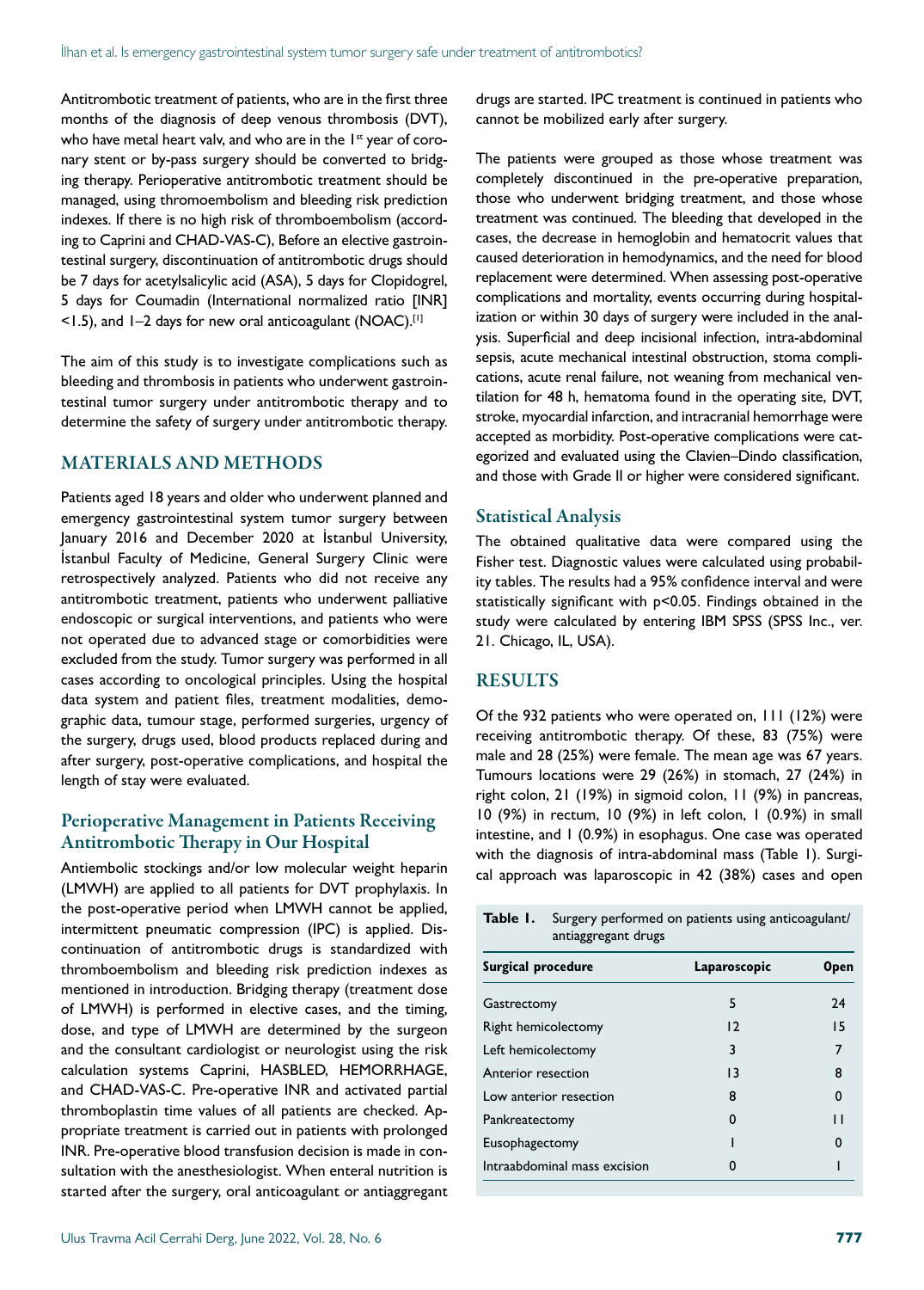surgery in 69 (62%) cases. In four cases, laparoscopic surgery was initiated and conversion was performed. These were included in the open group. Of these cases, 98 (88%) were operated on elective and 13 (12%) on emergency.

Of the cases, 70 (63%) ASA only, 14 (13%) dual antiaggregant (ASA and Clopidogrel) therapy, 9 (8%) NOAC, 8 (7%) warfarin, and 6 and 4 (4%) were using LMWH (5%) and Clopidogrel. The comorbidities of the patients antitrombotic therapy included atrial fibrillation, coronary artery disease (CAD), coronary artery bypass surgery, venous thrombosis, cerebrovascular accident, carotid stenosis, and other diseases (Table 2).

Surgery was performed without discontinuing antitrombotic therapy in 63 patients (57%), bridging therapy was applied

**Table 2.** Comorbidities of patients using antitrombotics

in 18 (16%) patients, and treatment was discontinued in 30 (27%) patients. One hundred and two patients (92%) needed intensive care after surgery. Post-operative complications were evaluated using the Clavien–Dindo classification. Of the 111 patients, 62 were Grade I, 30 Grade II, 10 Grade IIIB, 1 Grade IV, and 8 Grade V.

Considering the bleeding findings, one bleeding was observed in the group that was operated under anticoagulant treatment and the drug was discontinued, and no bleeding was observed in the group that underwent bridging treatment. Post-operative ES and FFP replacement needs were the same in all three groups. Considering the morbidity rates, it was observed more in the group operated under anticoagulant therapy and treated with bridging therapy, although it was not

| <b>Medication indication</b>        | <b>Total</b> | Anticoagulant | Antiaggregant | Antiaggregant + Anticoagulant |
|-------------------------------------|--------------|---------------|---------------|-------------------------------|
| Atrial fibrillation                 | 9            | 13            |               |                               |
| Coronary artery disease             | 39           |               | 8             | 28                            |
| Coronary artery bypass surgery      | 20           |               | 12            |                               |
| Venous thromboembolism              |              |               |               |                               |
| Cerebrovascular accident            |              |               |               |                               |
| Pulmonary embolism                  |              |               |               |                               |
| Carotid stenosis                    |              |               |               |                               |
| Aortobifemoral bypass               |              |               |               |                               |
| Endovascular aortic aneurysm repair |              |               |               |                               |
| Unclear                             | 15           |               | 13            |                               |

**Table 3.** Comparison of the groups whose anticoagulant treatment was discontinued, which were not discontinued, and whose bridging was performed

| <b>Features</b>       | On treatment<br>$(n=63)$ | <b>Bridging treatment</b><br>$(n=18)$ | Treatment discontinued<br>$(n=30)$ | $\chi^2$ /K-W <sub>y2</sub> | p        |
|-----------------------|--------------------------|---------------------------------------|------------------------------------|-----------------------------|----------|
|                       | n (%)                    | n (%)                                 | n (%)                              |                             |          |
| Urgency situation     |                          |                                       |                                    | 7.703a                      | $0.021*$ |
| Urgent                | 12(19)                   | 0(0)                                  | (3.3)                              |                             |          |
| Elective              | 51(81)                   | 18(100)                               | 29(96.7)                           |                             |          |
| Surgical procedure    |                          |                                       |                                    | 2.511a                      | 0.285    |
| Open                  | 43 (68.3)                | 9(50)                                 | 17(56.7)                           |                             |          |
| Laparoscopic          | 20(31.7)                 | 9(50)                                 | 13(43.3)                           |                             |          |
| Morbidity             | 26(41.3)                 | 8(44.4)                               | 8(26.7)                            | 2.241a                      | 0.326    |
| Bleeding              | (1.6)                    | 0(0)                                  | (3.3)                              | $0.744^a$                   | 0.689    |
| PRBC transfusion (U)  | $0.9 \pm 1.4$            | $0.8 \pm 1.5$                         | $0.8 \pm 1.7$                      | 1.234 <sup>b</sup>          | 0.540    |
| FFP transfusion $(U)$ | $0.30 \pm 1.2$           | $0.33 \pm 0.6$                        | $0.23 \pm 0.7$                     | 2.643 <sup>b</sup>          | 0.267    |
| Mortality             | 5(7.9)                   | 1(5.6)                                | 2(6.7)                             | 0.137 <sup>a</sup>          | 0.934    |
| Hospitalization       | $15.2 \pm 11.6$          | $13.7 + 5.9$                          | $12.8 \pm 8.4$                     | 2.116 <sup>b</sup>          | 0.347    |

PRBC: Packed red blood cells; FFP: Fresh frozen plasma.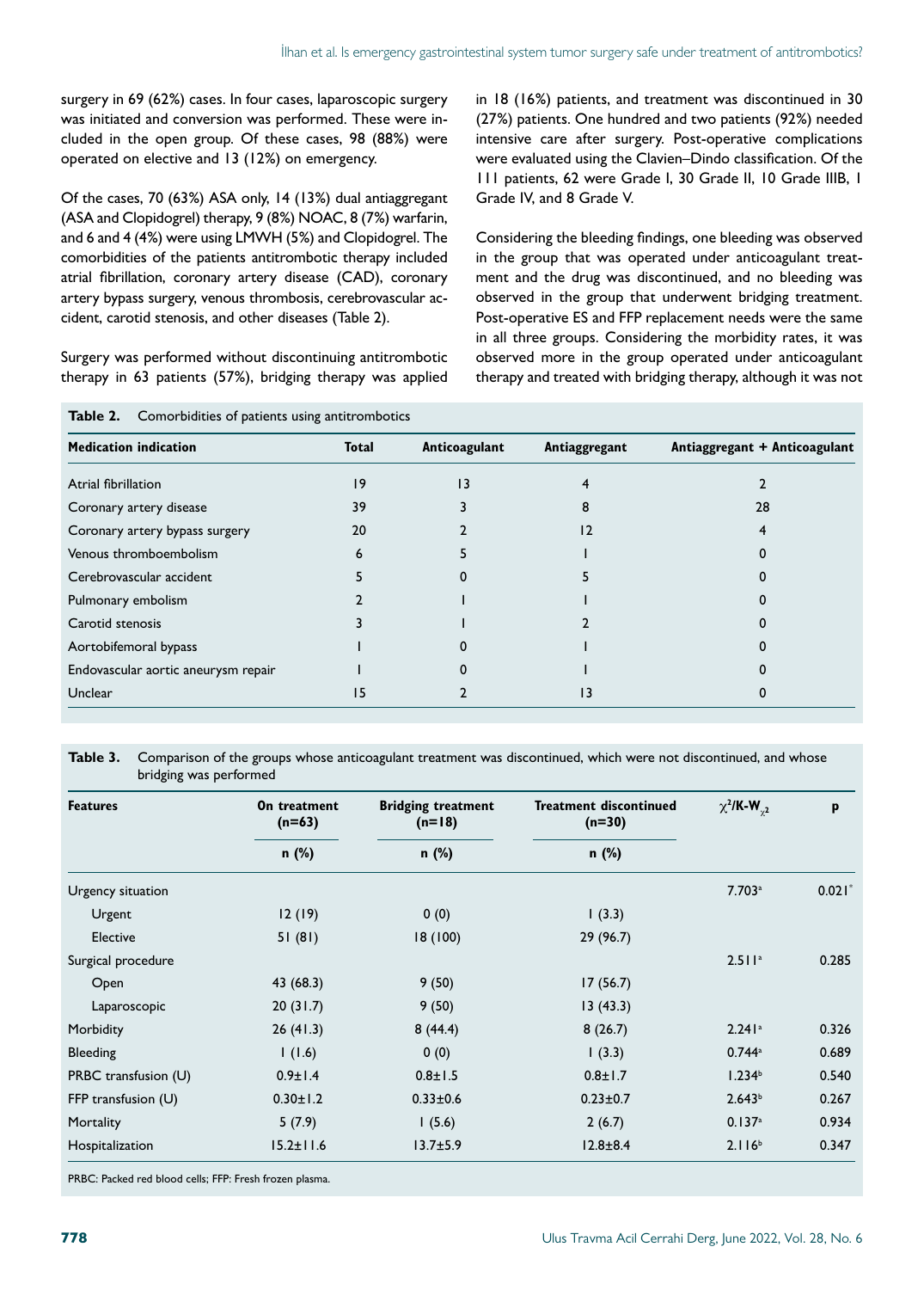statistically significant. However, none of these were associated with bleeding. The mean hospital stay was the same in all three groups (Table 3).

#### DISCUSSION

The aging of the population and the advancement of treatment for chronic medical problems has increased the medical complexity of surgical patients. Approximately 10% of surgical patients receive chronic antitrombotic therapy. Yamaji et al.<sup>[6]</sup> showed that 20% of the 54,591 patients diagnosed with colorectal cancer were smokers, 5.5% used aspirin, 35% had hypertension, and 12.6% had CAD. This study shows us that the management of antitrombotic therapies plays a very important role in patients who are treated with the diagnosis of gastrointestinal system tumor, due to the increased co-incidence of concomitant atherosclerotic diseases.

In our study, the rate of patients who received antitrombotic therapy matches the literature. One hunfred and eleven (11.9%) of 932 patients who antitrombotic therapy due to a previous thromboembolic event. Anticoagulant therapy is a therapy that poses a clinical challenge when it must be discontinued to allow surgical procedures.[3,7]

The pre-operative management of the treatment in these patients depends on the indication for antitrombotic therapy, the time elapsed since the last thromboembolic event, and the extent of the surgery performed. Various protocols have been developed for patients using oral anticoagulants/ antiaggregants.[8–11] Minor surgical procedures with a low risk of bleeding can usually be performed, while the patient is on oral anticoagulant/antiaggregant therapy.[12]

The so-called bridging anticoagulant therapy in patients undergoing major surgical procedures has not yet been properly investigated in well-designed clinical trials. Some authors recommend bridging anticoagulation therapy with LMWH for the majority of patients who need to discontinue Coumadin therapy.<sup>[3,13]</sup> Other investigators argued that the risk of thromboembolism during discontinuation of Coumadin treatment was exaggerated and was higher than the risk of postoperative bleeding when compared with bridging therapy, except for high-risk patients who had recently experienced thromboembolic events.[14]

Careful assessment of the risk of bleeding and thromboembolic complications in each patient in the post-operative period is critical to determine the optimal bridging protocol. In our study, the treatment management of the patients was chosen according to the preference of the responsible surgeon and consultant physicians. In the study of Devereaux et al.,<sup>[15]</sup> patients who underwent non-cardiac surgery were examined as aspirin-using and placebo groups. Post-operative major bleeding was observed in 4.6% of patients using aspirin and 3.8% in the placebo group.

Bleeding was observed in only two patients in our study. The first was a case with splenic flexure tumor who received ASA treatment. The surgery was performed under ASA treatment after consulting with the cardiology preoperatively. The patient underwent subtotal colectomy with the open method. No bleeding was observed during the surgery and blood product replacement was not required. Gastrointestinal bleeding was observed in the patient in the post-operative period. It was treated conservatively without the need for reoperation. 6U ES and 4U FFP replacements were performed. The patient's hospitalization was prolonged due to wound infection and he was discharged on the  $11<sup>th</sup>$  day. The other patient was a gastric tumor patient receiving ASA therapy. Preoperatively, the patient's ASA treatment was discontinued and he was prepared for surgery. The patient underwent total radical gastrectomy with an open method. No major bleeding was observed during the surgery and no need for blood product replacement. Intra-abdominal bleeding was observed in the post-operative period. The patient was re-operated due to bleeding and hemostasis was achieved. The patient underwent 7U ES and 3U FFP replacements. The patient was discharged on the 12<sup>th</sup> day.

In our study, the two bleeding patients were elective cases, there was no significant difference between elective and emergency cases on bleeding complication. In a retrospective study by Miura et al.,<sup>[16]</sup> major intra-abdominal bleeding was observed in 15 of 708 pancreatobiliary surgery patients between 1981 and 2007 (2.1%).

In a study by Liu et al., [17] in which laparoscopic and open methods were compared in gastric cancer cases, major bleeding was observed in six of 214 patients in total (2.8%). In a study of 1,389 patients by Martínez-Serrano et al.,<sup>[18]</sup> major bleedings from the anastomotic line were examined and bleeding was detected in seven patients (0.6%). When we look at the literature, we see that hematuria, melana, hematochezia, hemorrhagic drain fluid, decrease in Hb/Hct, deterioration of hemodynamic stability, and need for blood product replacement are accepted as bleeding findings in some studies.<sup>[19]</sup>

In most of the patients included in our study, blood product replacement was performed with the aim of keeping the hemoglobin level above 10 g/dl due to cardiac problems. However, only a decrease in Hb/Hct that would impair hemodynamic stability was accepted as a sign of bleeding. Thanks to these replacements, we may have prevented subsequent bleeding that would impair hemodynamic stability.

## **Conclusions**

We found that there was no clinically significant increase in bleeding after surgery performed under antitrombotic therapy and bridging therapy. Elective and emergency gastrointestinal system tumour surgery can be safely performed under antitrombotic therapy in tertiary centers with high